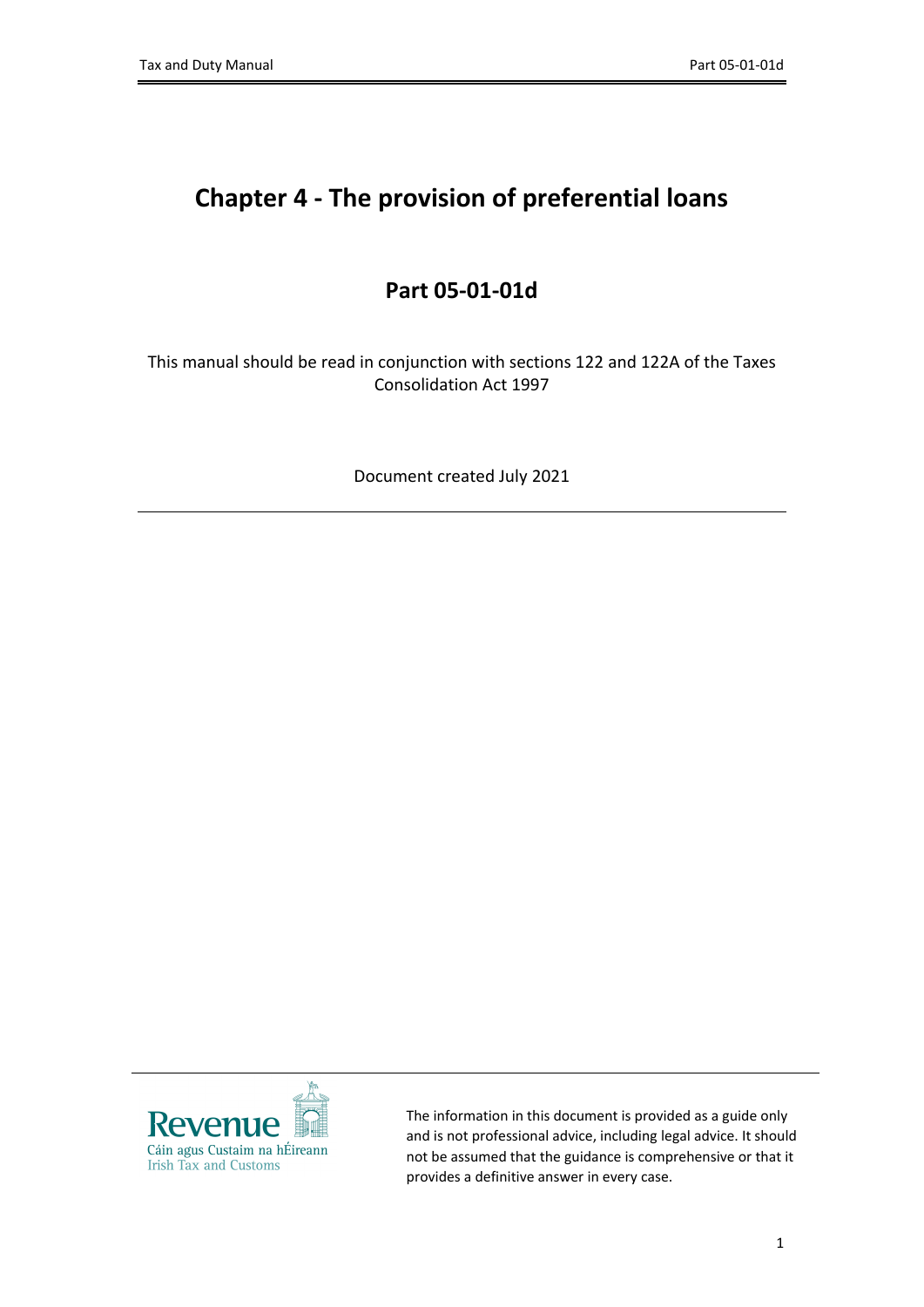## **Table of Contents**

| 1   |                                                          |  |
|-----|----------------------------------------------------------|--|
| 2   |                                                          |  |
| 2.1 |                                                          |  |
| 2.2 |                                                          |  |
| 2.3 |                                                          |  |
| 3   | Calculation of Amount of Interest at the Specified Rate7 |  |
| 4   |                                                          |  |
| 5   |                                                          |  |
| 6   |                                                          |  |
| 6.1 |                                                          |  |
| 6.2 | Joint Preferential Loan Issued - Only One Employee 16    |  |
| 6.3 |                                                          |  |
| 6.4 |                                                          |  |
| 6.5 |                                                          |  |
| 6.6 |                                                          |  |
| 6.7 |                                                          |  |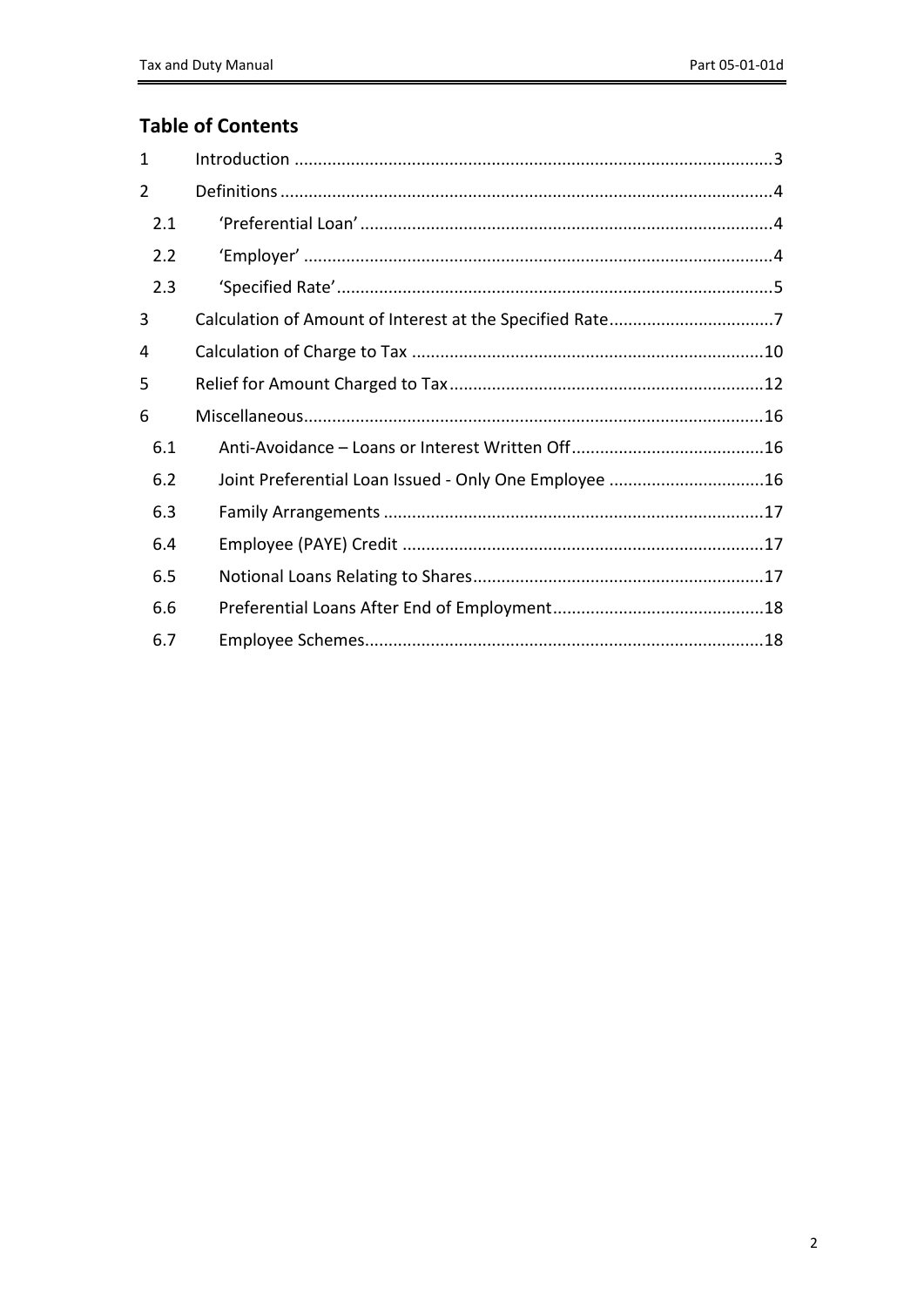## <span id="page-2-0"></span>1 Introduction

This manual outlines the tax position, as set out in section 122 Taxes Consolidation Act 1997 (TCA 1997), where an employee is in receipt of a preferential loan (as defined in [section](#page-3-1) [2.1](#page-3-1) below).

These provisions apply both to directors and employees, irrespective of the level of emoluments from the office or employment, unless otherwise stated.

Generally, an employee in receipt of a preferential loan will be charged to tax on the difference between:

- the amount of interest which would have been payable on the preferential loan, if interest had been paid at the 'specified rate' (as defined in [section](#page-4-0) [2.3](#page-4-0) below), and
- the amount of interest, if any, actually paid on the loan.

Prior to Finance Act 2017, an employee in receipt of a preferential loan was charged to tax on the difference between:

- the amount of interest which would have been payable on the preferential loan if interest had been paid at the 'specified rate', and
- the amount of interest, if any, actually paid **or payable** on the loan.

The amount charged to tax under s122 TCA 1997 is treated as if it was interest actually paid. In certain cases, subject to the usual restrictions, this amount may be eligible for relief. See [section](#page-11-0) [5](#page-11-0) below for further information on the relief available.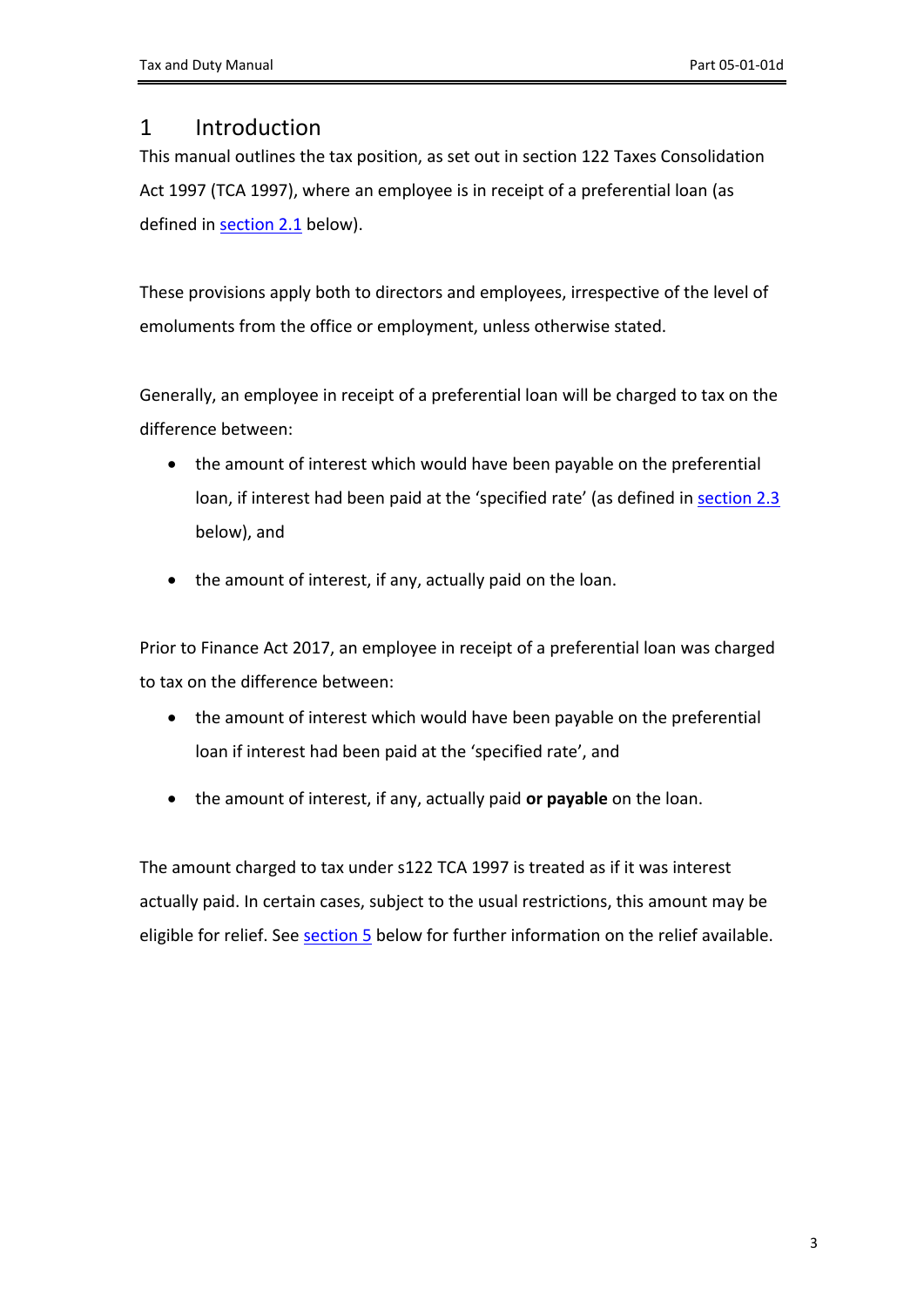# <span id="page-3-0"></span>2 Definitions

## <span id="page-3-1"></span>2.1 'Preferential Loan'

A loan to an individual, or his/her spouse or civil partner, which is or has been:

- made by an employer (as defined in [section](#page-3-2) [2.2](#page-3-2) below),
- originally made by a third party and taken over by an employer, or
- arranged, guaranteed or in any way facilitated by an employer

is a preferential loan if interest on the loan is paid at a rate less than the specified rate (as defined in [section](#page-4-0) [2.3](#page-4-0) below).

It should be noted that these provisions are not confined to new loans, and a loan can be a preferential loan for the purposes of these provisions irrespective of the date on which it was made.

# <span id="page-3-2"></span>2.2 'Employer'

Any one of the following can be considered an individual's employer for the purposes of section 122 TCA 1997:

- (i) a person in respect of whom the individual (or his or her spouse or civil partner) is or was an employee or office holder,
- (ii) a person in respect of whom the individual becomes an employee either subsequent to the making of a loan or while any part of the loan (or another loan replacing it) is outstanding, or
- (iii) a person who would be regarded as connected with any of the above persons for the purposes of section 250 TCA 1997.

Note, a person may refer to an individual, a body corporate or an unincorporated body of persons. In addition, an individual will be regarded as connected to another for the purpose of section 250 TCA 1997 if they are, broadly speaking, a member of the individual's family. In the case of a company, it will be regarded as connected to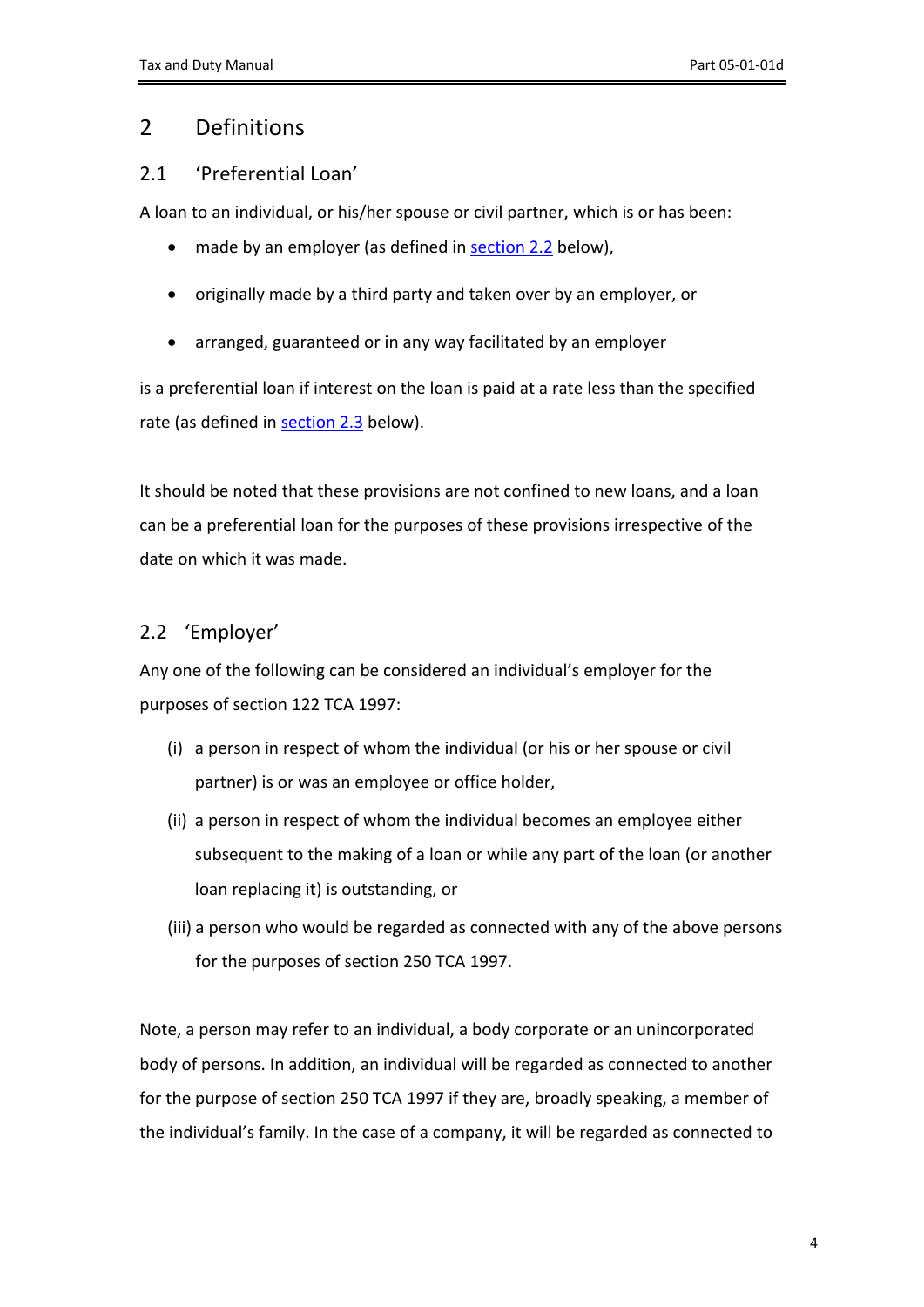another for the purpose of section 250 TCA 1997 if broadly speaking, one company controls the other or both companies are under the control of the same third party.

## <span id="page-4-0"></span>2.3 'Specified Rate'

There are three categories of preferential loan for the purpose of determining the specified rate:

- 1. Where the loan is a mortgage used by the individual solely to purchase, repair, develop or improve a residence used by either:
	- the individual,
	- a former or separated spouse or civil partner of the individual, or
	- a dependent relative (where the residence is provided by the individual rent-free),

or to pay off another mortgage used for such purpose, a specified rate of **4%** applies. This rate has been in force since 1 January 2013.

- 2. The specified rate to be used may be less than the specified rate stated in 1 above where **all** of the following circumstances apply:
	- (i) the loan is made at a preferential rate between employer and employee,
	- (ii) part of the employer's trade is the making of loans for a stated number of years, at a fixed rate of interest, for the purpose of purchasing a house for occupation by the borrower, and
	- (iii) at the time the preferential loan was made to the employee, the rate of interest charged by the employer to customers for main residence loans made at arm's length was less than the specified rate.

In such cases, the specified rate will be the arm's length rate charged to customers as per (iii) above.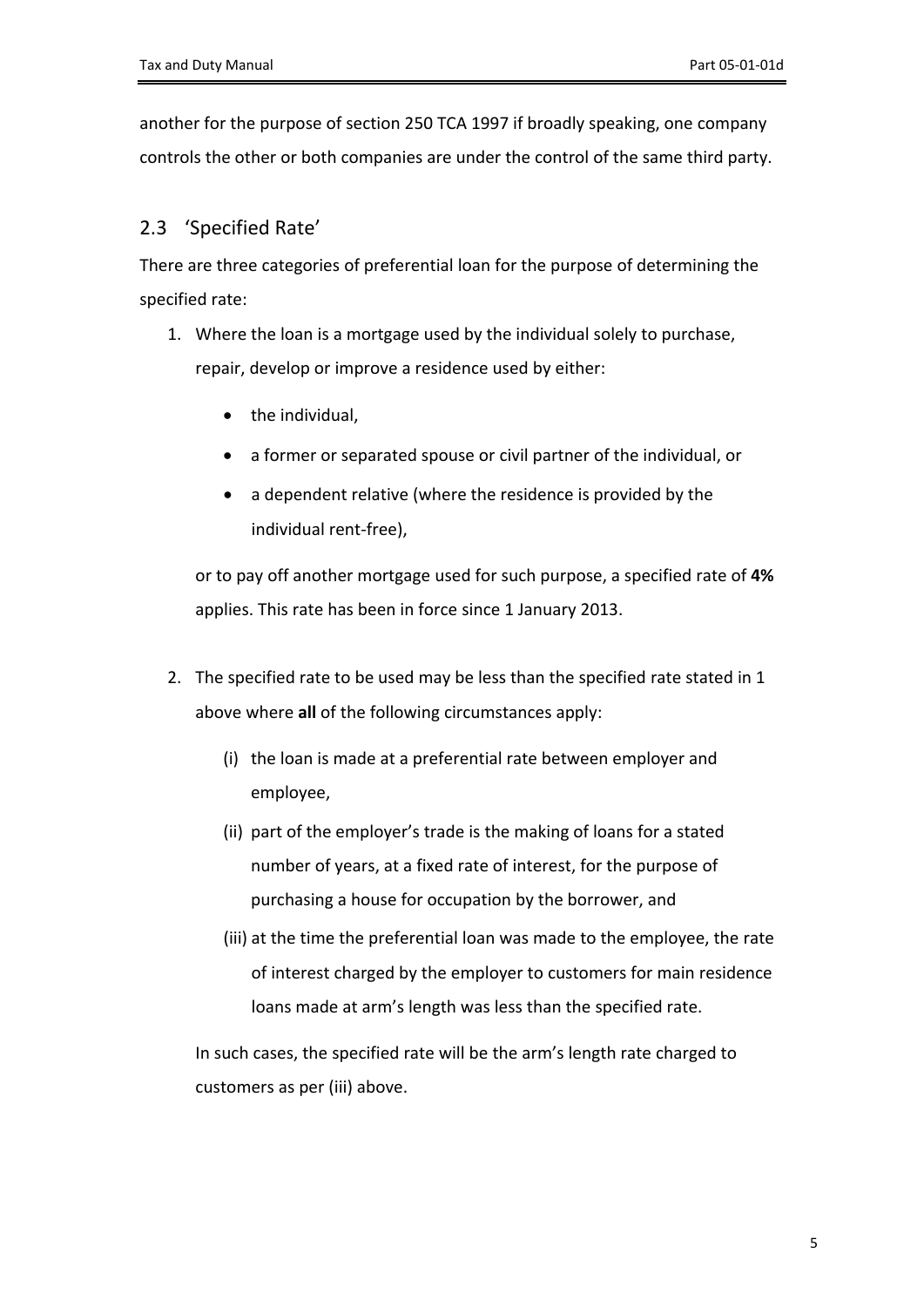3. Where preferential loans do not fall into category 1 or 2 above, the specified rate is **13.5%.** This rate has been in force since 1 January 2013.

#### **Example 1**

John works for a car dealership. He received a loan of €50,000 from his employer to assist with the purchase of a house. Interest of 5% was payable on the loan in the same year. John did not make any capital or any interest repayments on the loan in that year. Is this a preferential loan?

Yes, this is a preferential loan. John has received a loan from his employer and although the interest **payable** on the loan is above the specified rate of 4%, no interest was actually **paid** by John in the tax year and John effectively paid a rate of 0% interest for the period.

### **Example 2**

Anna works for a bank and received a loan of €80,000 from her employer to assist with the purchase of a house. Interest of 3% was payable on the loan in the same year and Anna paid this interest in full. During this time, interest of 3% was applied to similar loans issued to external customers. Is this a preferential loan?

No, this is not a preferential loan. Although Anna has received a loan from her employer, on which interest paid is below the specified rate of 4%, Anna's employer is in the business of issuing the type of loan provided to Anna and the interest rate applied to Anna's loan is the same as the rate which was applied to similar loans issued to external customers in the same period.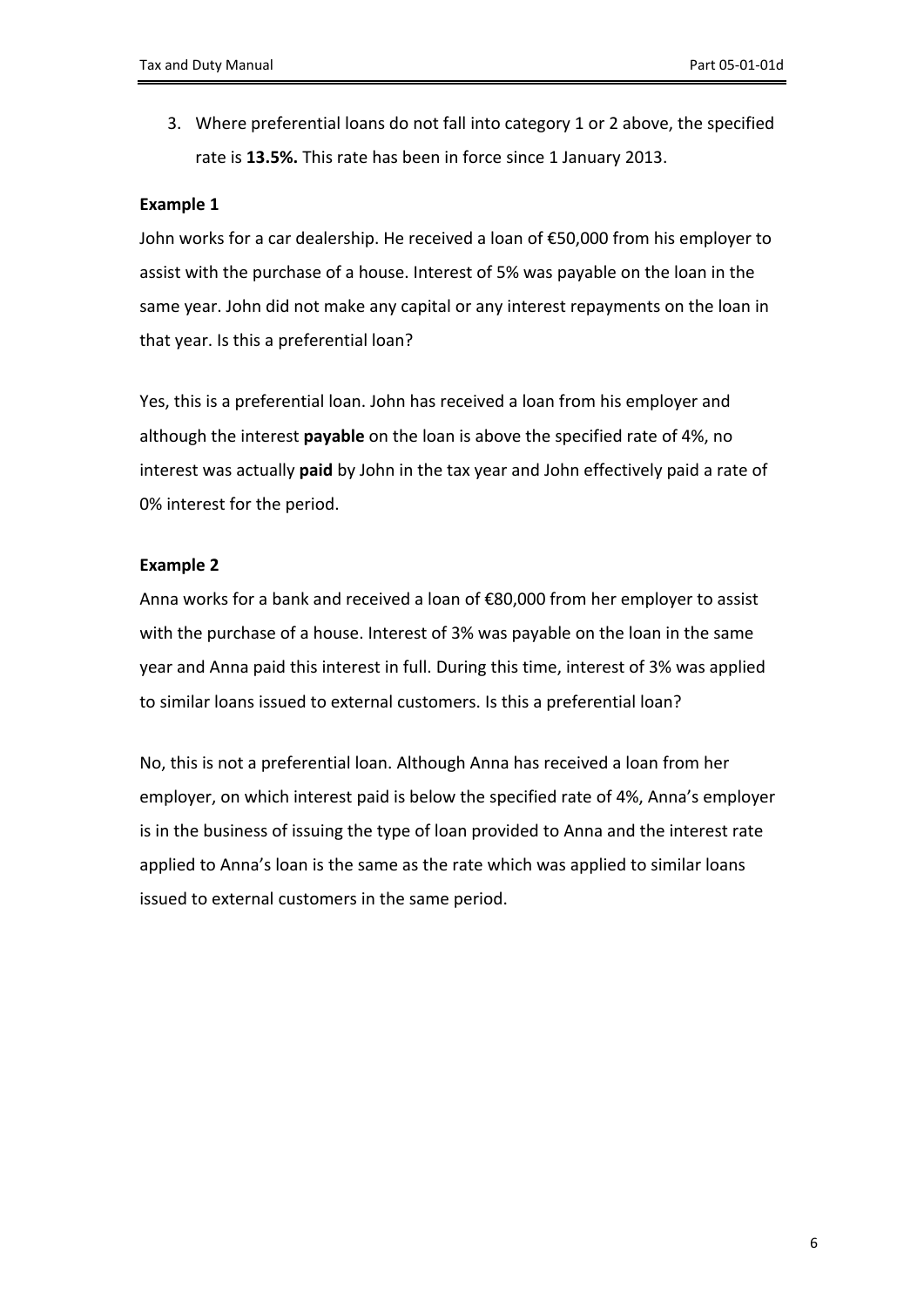# <span id="page-6-0"></span>3 Calculation of Amount of Interest at the Specified Rate

The specified rate is applied annually to the balance of the principal amount that is outstanding. The specified rate is not:

- a flat rate applied to the principal amount borrowed, disregarding repayments of principal during the life of the loan, or
- a rate applied to the sum of:
	- a) the balance of the principal amount outstanding, and
	- b) notional interest from prior periods.

Where, in relation to a loan, the rate of interest is not expressed as a true annual rate, the taxpayer should be requested to state the annual rate equivalent to the interest actually charged.

In the case of an interest-free preferential loan, the specified rate is applied only to the amount of the loan outstanding.

There are various methods used to determine how interest can be calculated on a loan, such as:

- on a reducing balance basis,
- by reference to the amount outstanding at the start of each year, or
- by reference to the amount outstanding at the mid-point of each year.

Whatever basis the employer uses to calculate the interest payable at the preferential rate, he or she should use the same basis for calculating the interest payable at the specified rate i.e. if the actual interest is calculated on a reducing balance basis, the interest payable at the specified rate should also be calculated on a reducing balance basis.

Where an amount of interest was paid at more than one rate, the amount paid at each rate should be obtained and the specified rate applied to each separate amount.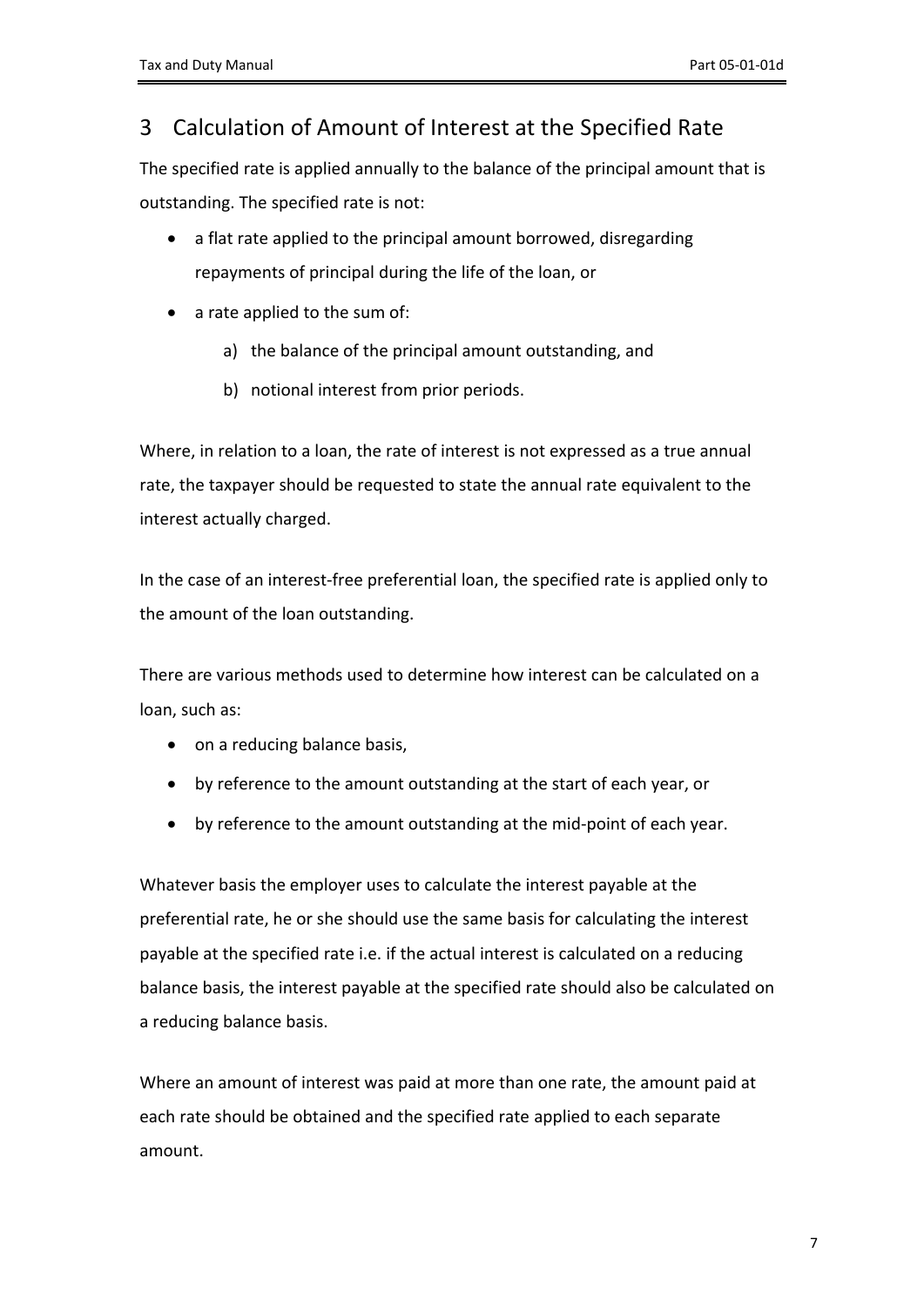A preferential loan was taken out to acquire a main residence, and the balance outstanding on the loan was €200,000. Interest was payable at a rate of 3% and interest paid during the year was €6,000. No capital repayments were made.

The amount of interest, which would have been paid at the specified rate is  $\epsilon$ 8,000. This is calculated as follows: €200,000 @ 4%

This can also be expressed as follows:

Interest paid x **specified rate**  $\epsilon$ 6,000 x  $4\%$  =  $\epsilon$ 8,000 loan rate 3%

#### **Example 4**

Same as in example 3, but in this case interest was payable at a rate of 3% for the first six months of the year and during this time interest paid was €3,000. For the remaining six months of the year interest was payable at a rate of 4%, and interest paid during this time was €4,000. No capital repayments were made.

The amount of interest, which would have been paid at the specified rate is  $\epsilon$ 8,000. This is calculated as follows: €200,000 @ 4%

This can also be expressed as follows:

|  | Interest paid x specified rate |  |    | €3,000 x 4% + €4,000 x 4% = €8,000 |  |
|--|--------------------------------|--|----|------------------------------------|--|
|  | loan rate                      |  | 3% | 4%                                 |  |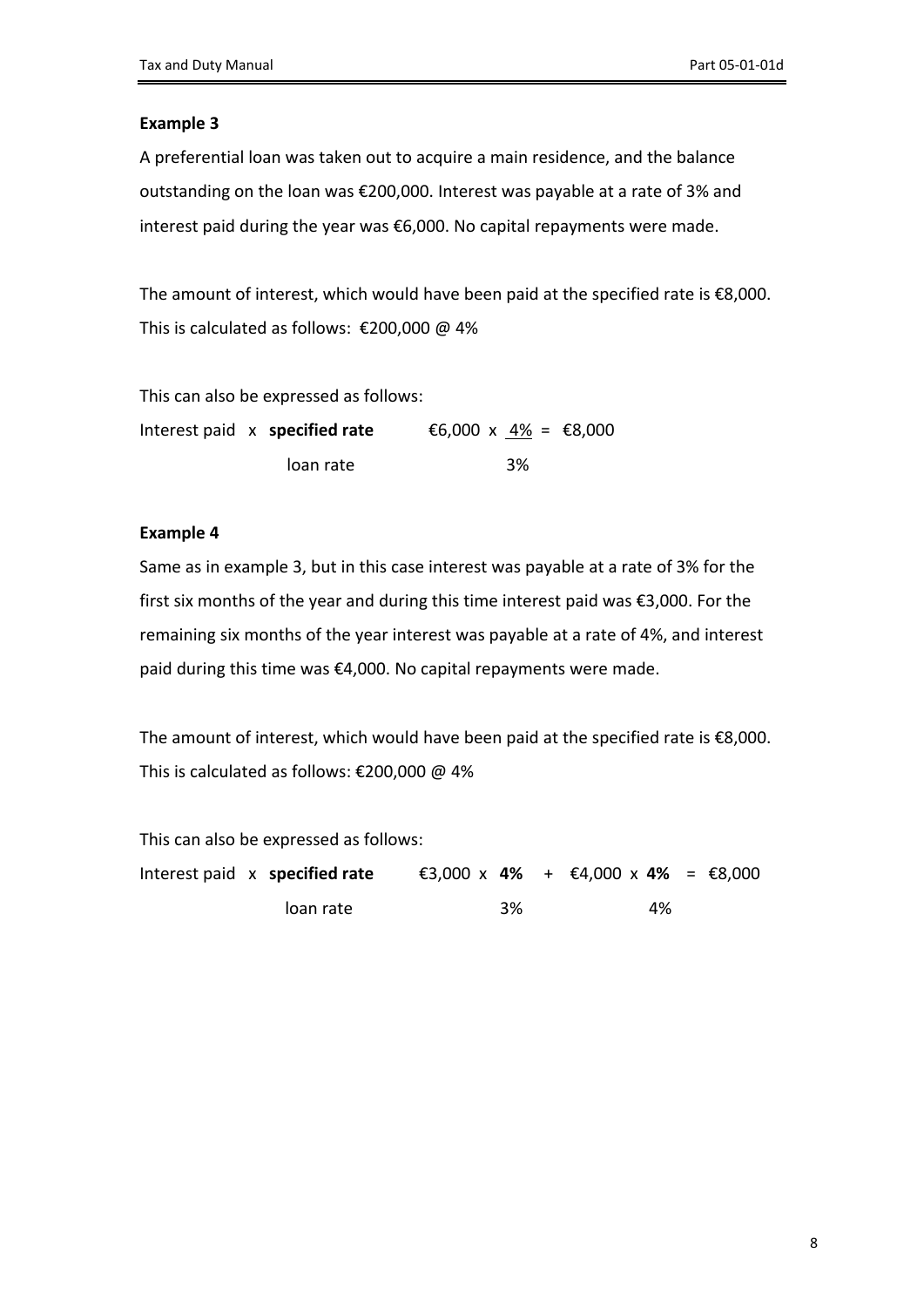A preferential loan was taken out on 1 July to acquire furniture, and the balance outstanding on the loan was €10,000. The loan was interest free and no capital repayments were made.

The amount of interest, which would have been paid at the specified rate is €675. This is calculated as follows:  $\text{\textsterling}10,000 \times 13.5\% \times (6 / 12)$ 

### **Example 6**

Throughout the tax year an individual has an interest free non-main residence preferential loan of €10,000. On 1 October the individual made a capital repayment of €2,000.

The amount of interest, which would have been paid at the specified rate is  $£1,282.$ This is calculated as follows: €10,000 × 13.5% x (9/12), plus €8,000 x 13.5% x (3/12)

#### **Example 7**

Throughout the tax year an individual has a non-main residence preferential loan of €10,000 on which interest is payable at 6%. On 1 July the individual repaid half the capital outstanding and throughout the year the individual paid the full interest payable of €450.

The amount of interest, which would have been paid at the specified rate is  $\epsilon$ 1,013. This is calculated as follows: €10,000 × 13.5% × (6 / 12) = €675, plus €5,000 × 13.5% ×  $(6/12) = \text{\textsterling}337.$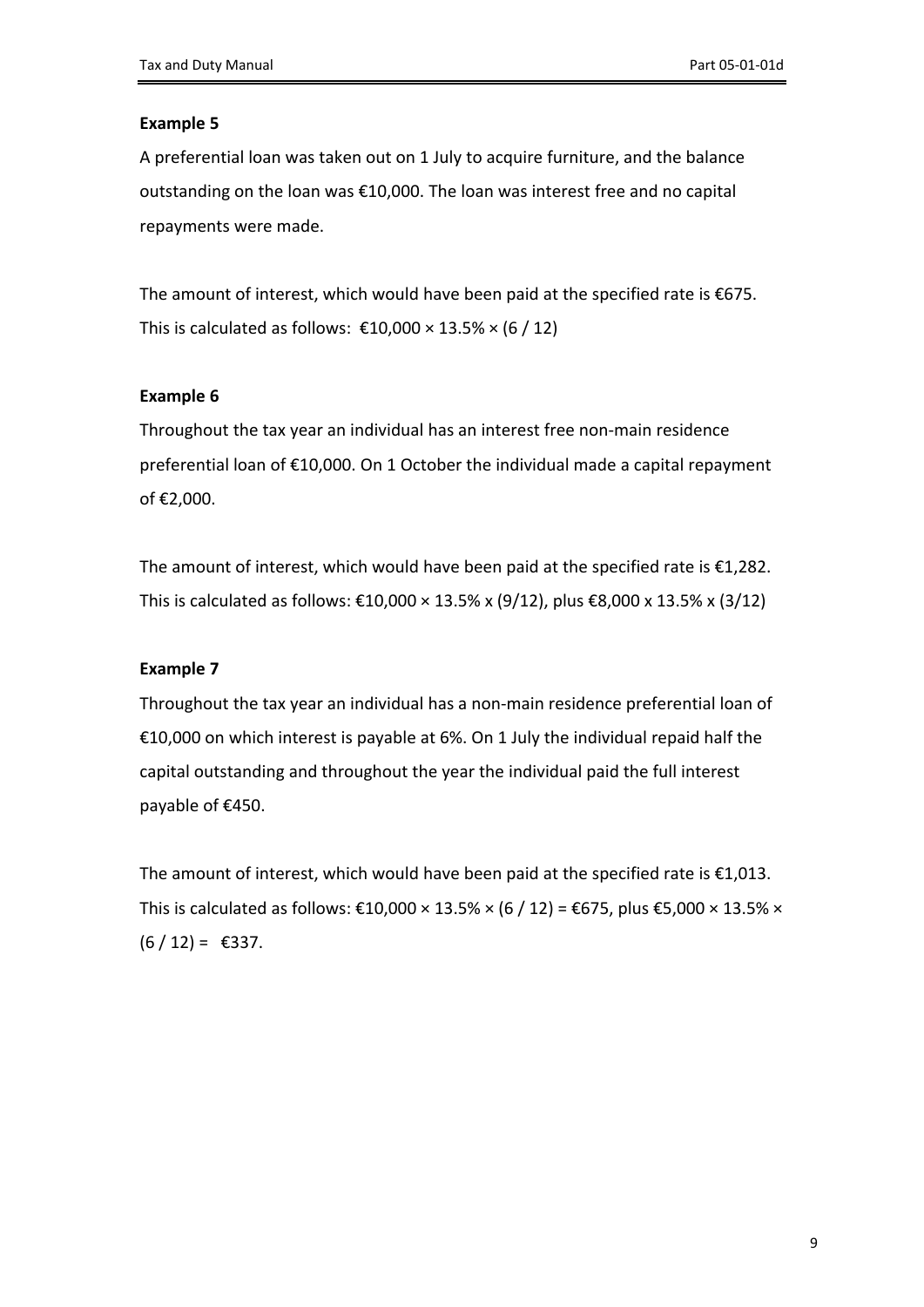# <span id="page-9-0"></span>4 Calculation of Charge to Tax

Where an employee has a preferential loan the difference between the interest paid, if any, and the interest which would have been payable at the specified rate, is treated as an emolument of his or her employment.

## **Example 8**

Ellen received a preferential loan of €40,000 from her employer to purchase a new home. Interest on the loan was payable at 3% and was paid in full by Ellen. Interest paid on that loan in that year was therefore €1,200 (€40,000 x 3%). No capital repayments were made.

As the purpose of the loan was to allow Ellen to buy a new home, the specified rate is 4%. The amount of interest, which would have been payable at the specified rate is €1,600 (€40,000 x 4%).

The amount chargeable to tax for the year is the difference between the interest that would have been payable if the specified rate had been applied, and the interest actually paid. In this case, the amount chargeable to tax is €400 (€1,600 - €1,200).

## **Example 9**

If Ellen had made capital repayments of €2,500 at the end of each quarter (31 March, 30 June, 30 September and 31 December) the interest actually paid on the loan would have been €1,088 [(€40,000 x 3% x (3/12) + (€37,500 x 3% x (3/12) + (€35,000 x 3% x (3/13) + (32,500 x 3% x (3/12)].

This interest which would have been payable at the specified rate would have been €1,450 [(€40,000 x 4% x (3/12) + (€37,500 x 4% x (3/12) + (€35,000 x 4% x (3/13) + (32,500 x 4% x (3/12)].

The amount chargeable to tax would have been  $\epsilon$ 362 ( $\epsilon$ 1,450 -  $\epsilon$ 1,088).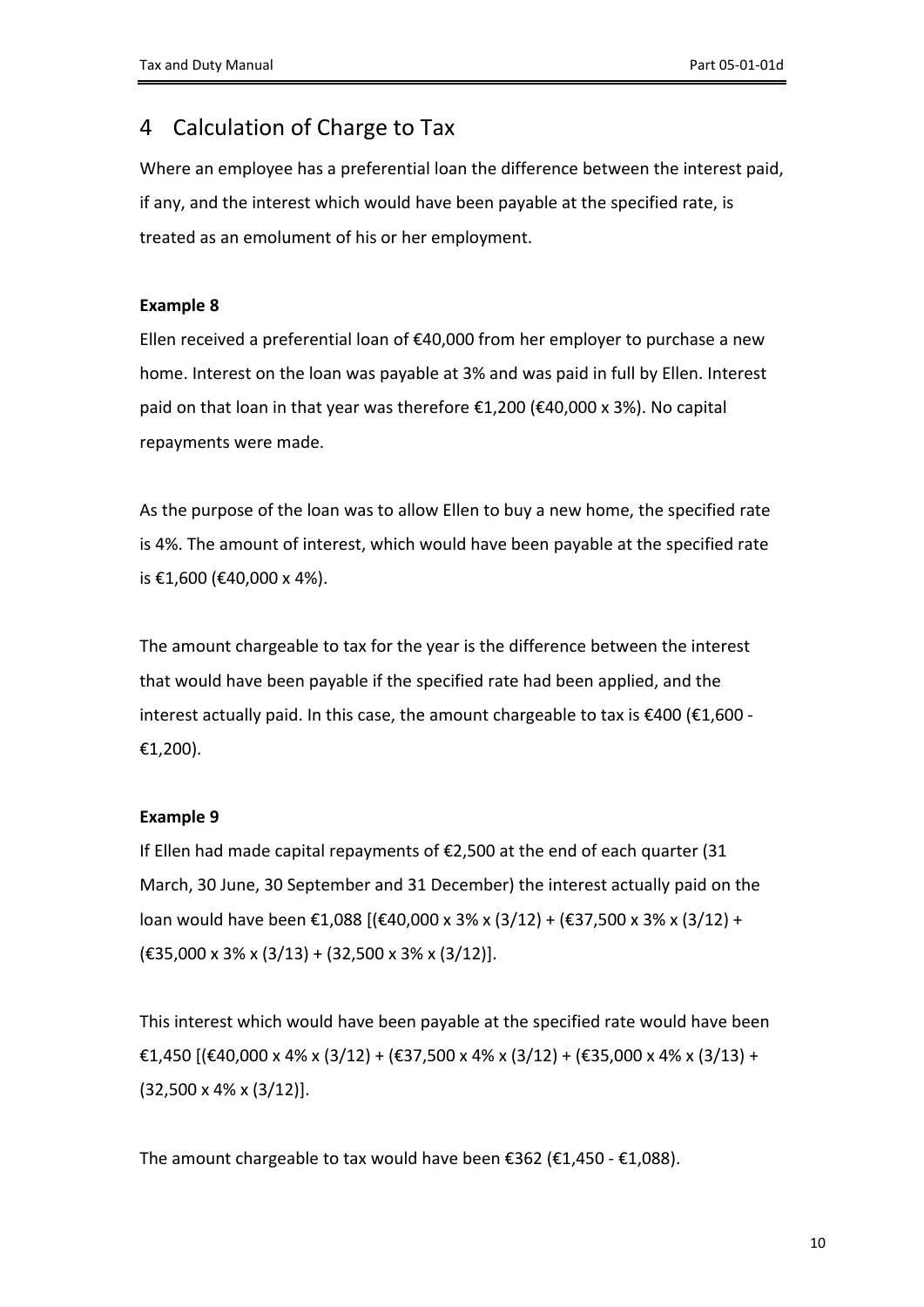Peter received a preferential loan of €10,000 from his employer to purchase a new car. Interest on the loan was payable at 5% and was paid in full by Peter. Interest paid on that loan in that year was therefore €500 (€10,000 x 5%). No capital repayments were made.

As the purpose of the loan was to allow Peter to buy a new car, the specified rate is 13.5%. The amount of interest which would have been payable at the specified rate is €1,350 (€10,000 x 13.5%).

The amount chargeable to tax for the year is  $\text{\textsterling}850 \text{\textbackslash} \text{\textsterling}1,350 - \text{\textsterling}500$ .

### **Example 11**

If Peter had made a capital repayment of €4,000 at the end of August, the interest actually paid on the loan would have been €433 [(€10,000 x 5% x (8/12) + (€6,000 x 5% x (4/12).

This interest which would have been payable at the specified rate would have been €1,170 [(€10,000 x 135% x (8/12) + (€6,000 x 13.5% x (4/12).

The amount chargeable to tax would have been €737 (€1,170 - €433).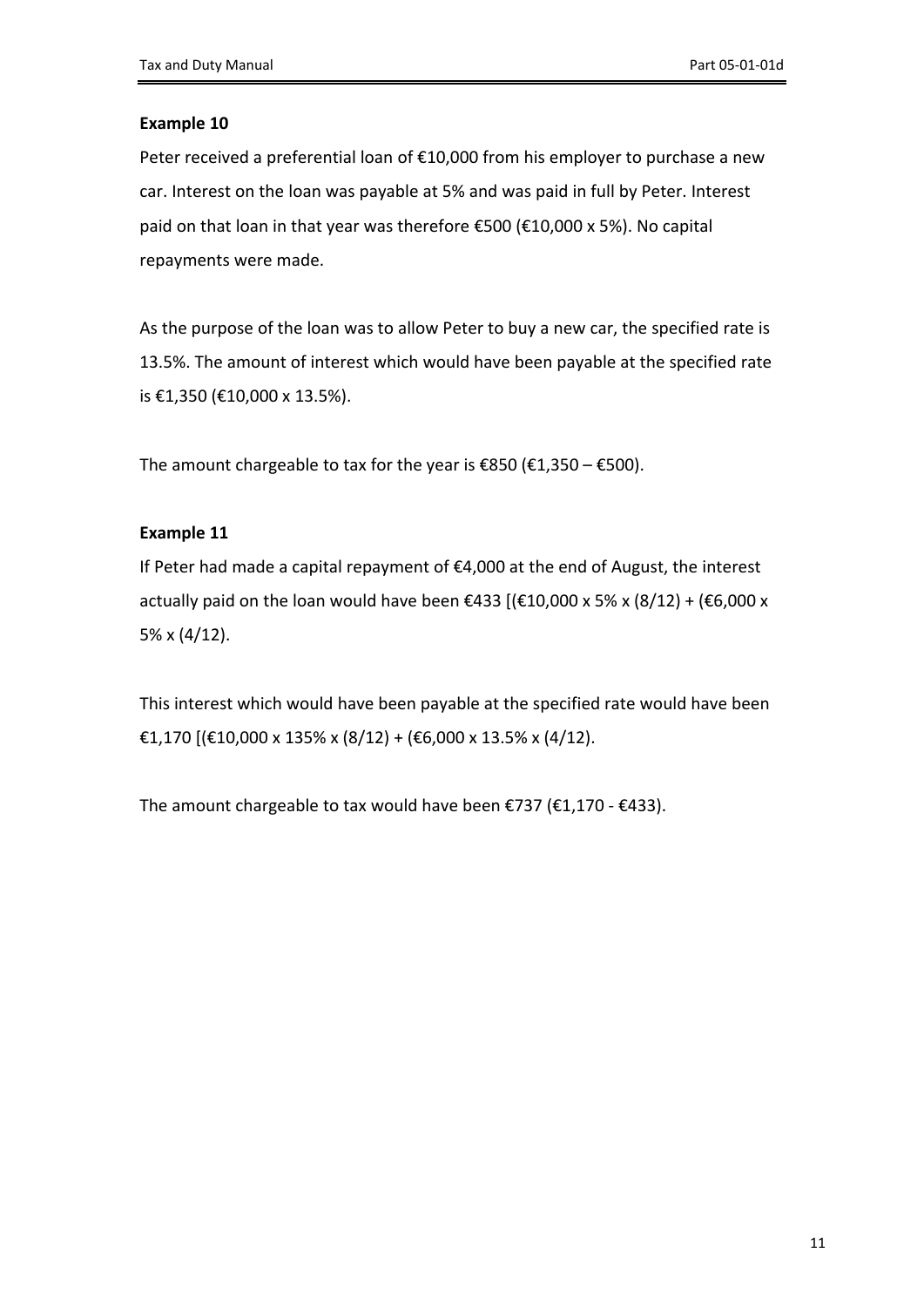# <span id="page-11-0"></span>5 Relief for Amount Charged to Tax

The employee may be entitled to claim relief in respect of the excess amount of interest which is charged to tax as if it were an actual amount of interest paid on the preferential loan to which it relates.

Relief may be claimed under the following provisions only:

- (i) section 71(1)(c) TCA 1997 Foreign Securities and Possessions,
- (ii) section 73 TCA 1997 Income from certain possessions in Great Britain and Northern Ireland, and
- (iii) section 244 TCA 1997 Mortgage Interest Relief.

Note: The reference to interest paid in s244 TCA 1997 includes interest deemed to have been paid by virtue of s122(4) TCA 1997. In addition, Finance Act 2017 restricted mortgage interest relief for the tax years 2018, 2019 and 2020. Comprehensive guidance on mortgage interest relief can be found in [Tax](https://www.revenue.ie/en/tax-professionals/tdm/income-tax-capital-gains-tax-corporation-tax/part-08/08-03-08.pdf) [and](https://www.revenue.ie/en/tax-professionals/tdm/income-tax-capital-gains-tax-corporation-tax/part-08/08-03-08.pdf) [Duty](https://www.revenue.ie/en/tax-professionals/tdm/income-tax-capital-gains-tax-corporation-tax/part-08/08-03-08.pdf) [Manual](https://www.revenue.ie/en/tax-professionals/tdm/income-tax-capital-gains-tax-corporation-tax/part-08/08-03-08.pdf) [Part](https://www.revenue.ie/en/tax-professionals/tdm/income-tax-capital-gains-tax-corporation-tax/part-08/08-03-08.pdf) [08-03-08.](https://www.revenue.ie/en/tax-professionals/tdm/income-tax-capital-gains-tax-corporation-tax/part-08/08-03-08.pdf)

Ultimately the amount of relief due is subject to the same restrictions which would have applied if the interest had actually been paid.

Relief is not available under any other provisions, and therefore no relief can be claimed under:

- (i) Section 97(2)(e) TCA 1997 Relief on interest paid for commercial premises, or
- (ii) Sections 248 and 253 TCA 1997 Relief on loans applied in acquiring interest in companies or partnerships.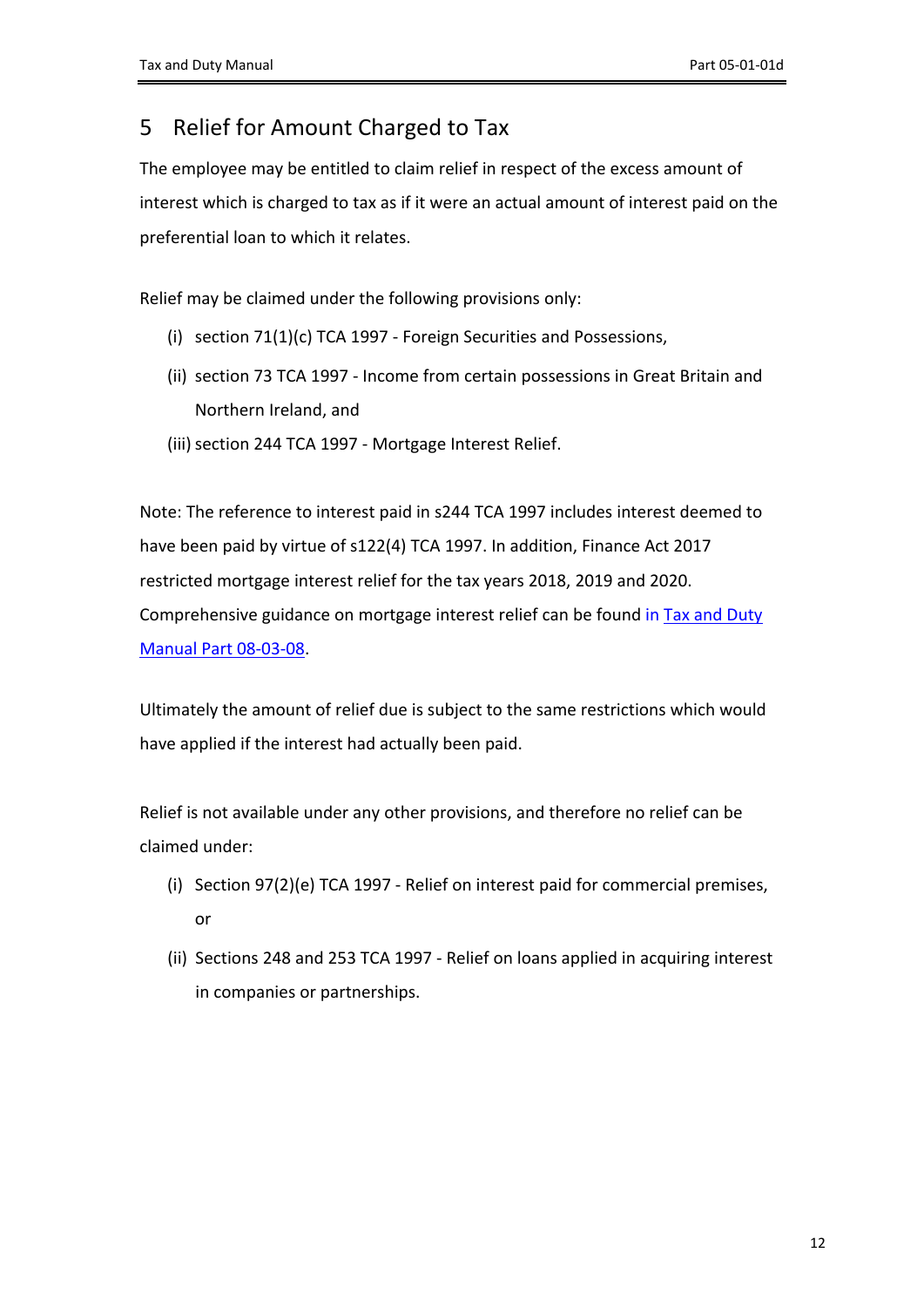Tim is married and is not a 'first time buyer'. He has a preferential main residence loan of €300,000 on which interest of 3% is payable. In 2018, he paid the full interest payable, being €9,000. No capital repayments were made.

## **Calculation of Taxable Benefit**

| Interest deemed payable at specified rate      | €9,000 × (4%/3%) | €12,000  |
|------------------------------------------------|------------------|----------|
| Less interest paid                             |                  | (E9,000) |
| Taxable Benefit                                |                  | €3,000   |
| <b>Calculation of Interest Relief</b>          |                  |          |
| Actual interest paid                           |                  | €9,000   |
| Plus deemed interest paid [S.122 (4) TCA 1997] |                  | €3,000   |
| Amount eligible for Interest relief            |                  | €12,000  |

Relief is restricted to €4,500, which equals a tax credit of €675 if 15% rate applies.

## **Example 12**

Joan is in a civil partnership and is not a 'first time buyer'. She has a preferential main residence loan of €500,000 on which interest of 3% is payable. In 2018, she paid the full interest payable, being €15,000. No capital repayments were made.

## **Calculation of Taxable Benefit**

| Interest deemed payable at specified rate | €15,000 × (4%/3%) | €20,000   |
|-------------------------------------------|-------------------|-----------|
| Less interest paid                        |                   | (E15,000) |
| Taxable Benefit                           |                   | €5,000    |

## **Calculation of Interest Relief**

| Actual interest paid                           | €15,000 |
|------------------------------------------------|---------|
| Plus deemed interest paid [S.122 (4) TCA 1997] | €5,000  |
| Amount eligible for interest relief            | €20,000 |

Relief is restricted to €4,500, which equals a tax credit of €675 if 15% rate applies.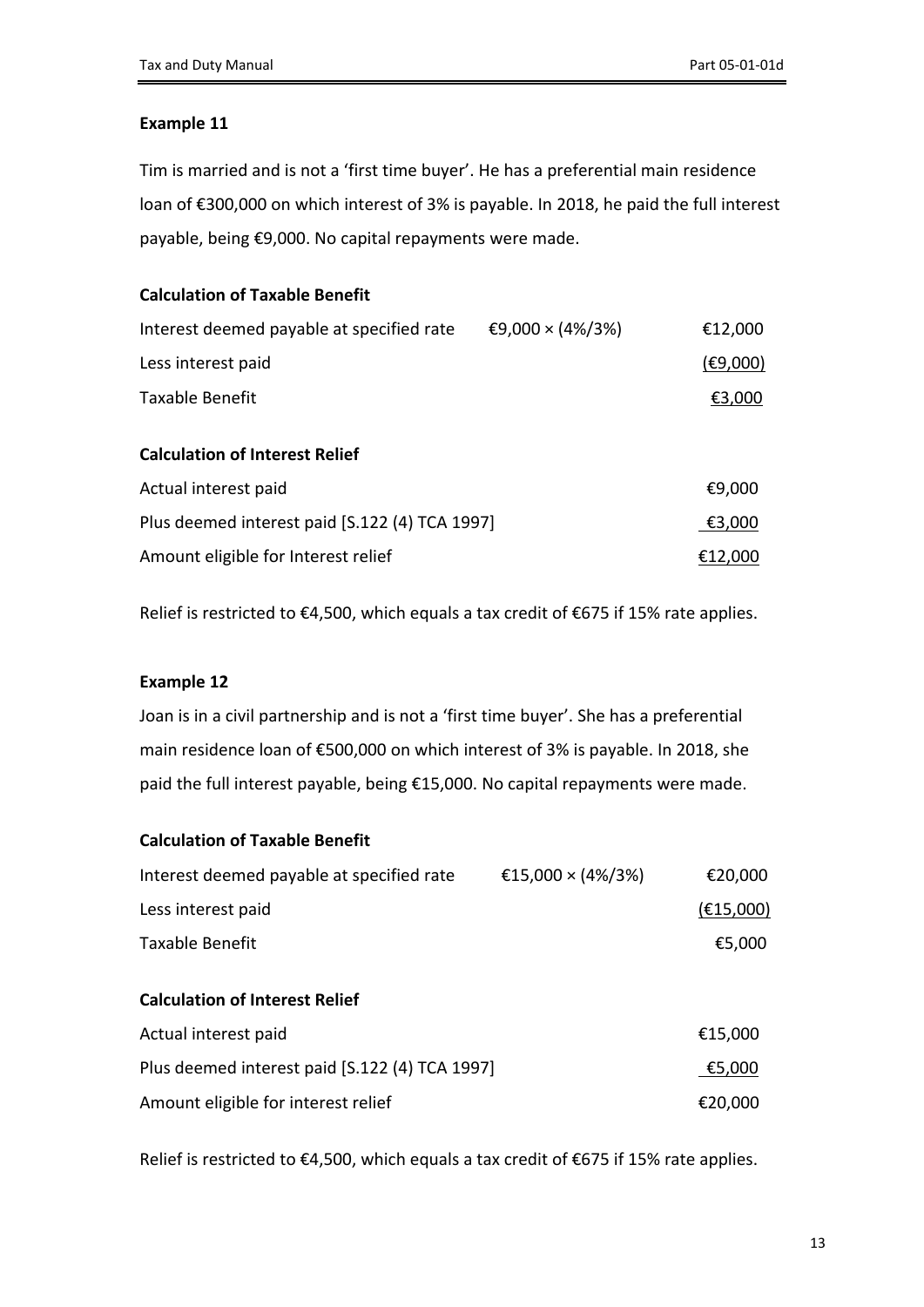If Joan had made two capital repayments of €25,000 against the loan on 31 May and 31 August, the interest paid during the year would have been €14,313. The interest deemed payable at the specified rate would have been €19,083. The taxable benefit would therefore have been €4,770.

The amount eligible for interest relief would have been €19,083, but this would have been restricted to €4,500.

### **Example 14**

Throughout the year 2018, Niamh has an interest free main residence loan of €100,000. She is single and is not a 'first time buyer'. No capital repayments were made.

### **Calculation of Taxable Benefit**

| Interest deemed payable at specified rate | €100,000 × 4% | €4,000 |
|-------------------------------------------|---------------|--------|
| Less interest paid                        |               | Nil    |
| Taxable Benefit                           |               | €4,000 |

## **Calculation of Interest Relief**

| Interest paid                                  | Nil    |
|------------------------------------------------|--------|
| Plus deemed interest paid [S.122 (4) TCA 1997] | €4,000 |
| Amount eligible for interest relief            | €4,000 |

Relief is restricted to €2,250, which equals a tax credit of €337 if 15% rate applies.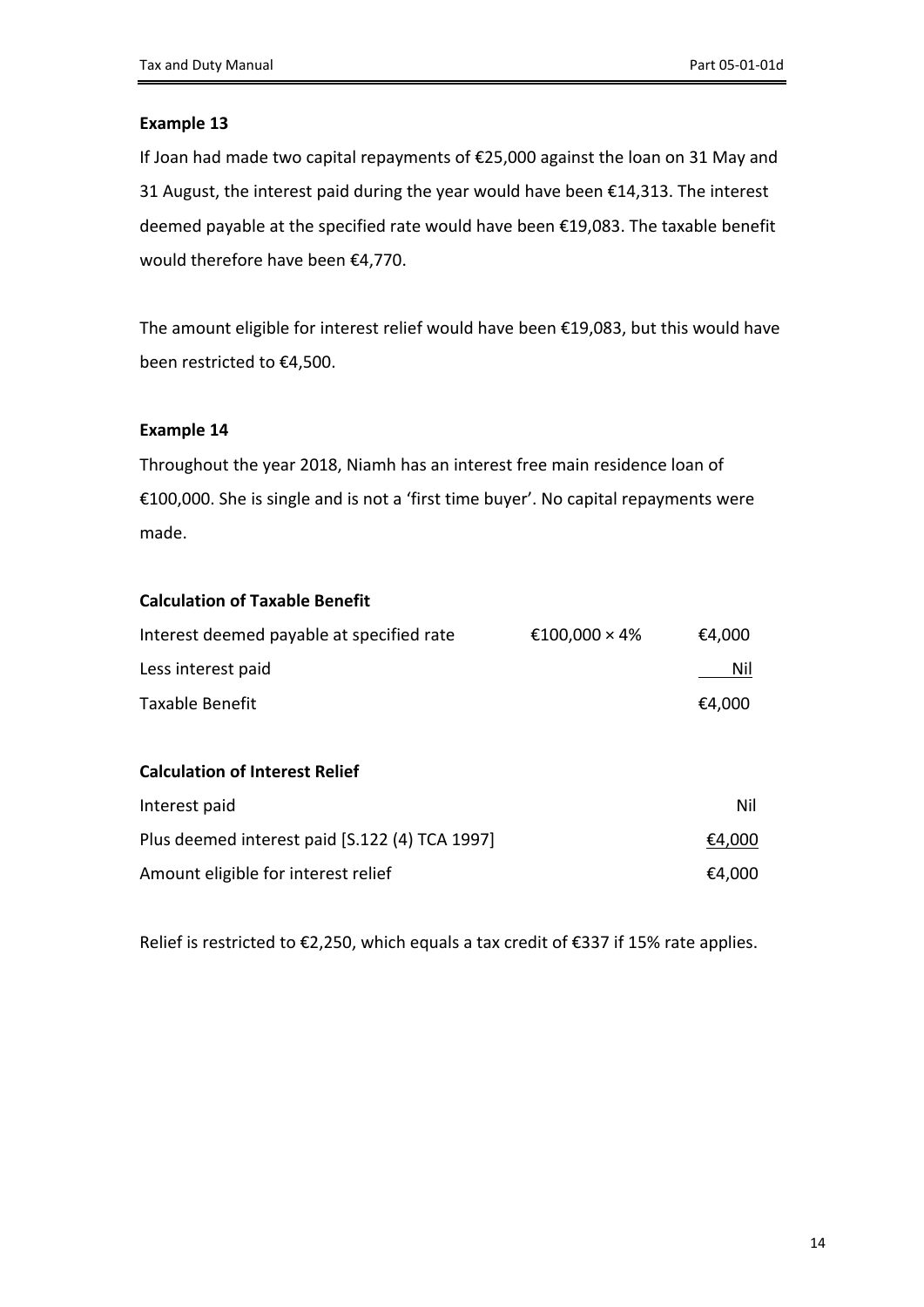Alana is married. She has received a preferential car loan of €20,000 on 1 April 2018. Interest was payable at 8% and Alana paid the full interest due, being €1,200. No capital repayments were made.

## **Calculation of Taxable Benefit**

| Interest deemed payable at specified rate | €1,200 × (13.5%/8%) | €2,025 |
|-------------------------------------------|---------------------|--------|
| Less interest paid                        |                     | €1,200 |
| Taxable Benefit                           |                     | €825   |

Interest relief does not arise in view of the 'non-qualifying' nature of the loan.

#### **Example 16**

If Alana had made capital repayments of €200 a month starting on 1 May 2018, the interest paid during the year would have been €1,152.

The interest deemed payable at the specified rate would have been €1,944.

The amount chargeable to tax would therefore have been €792.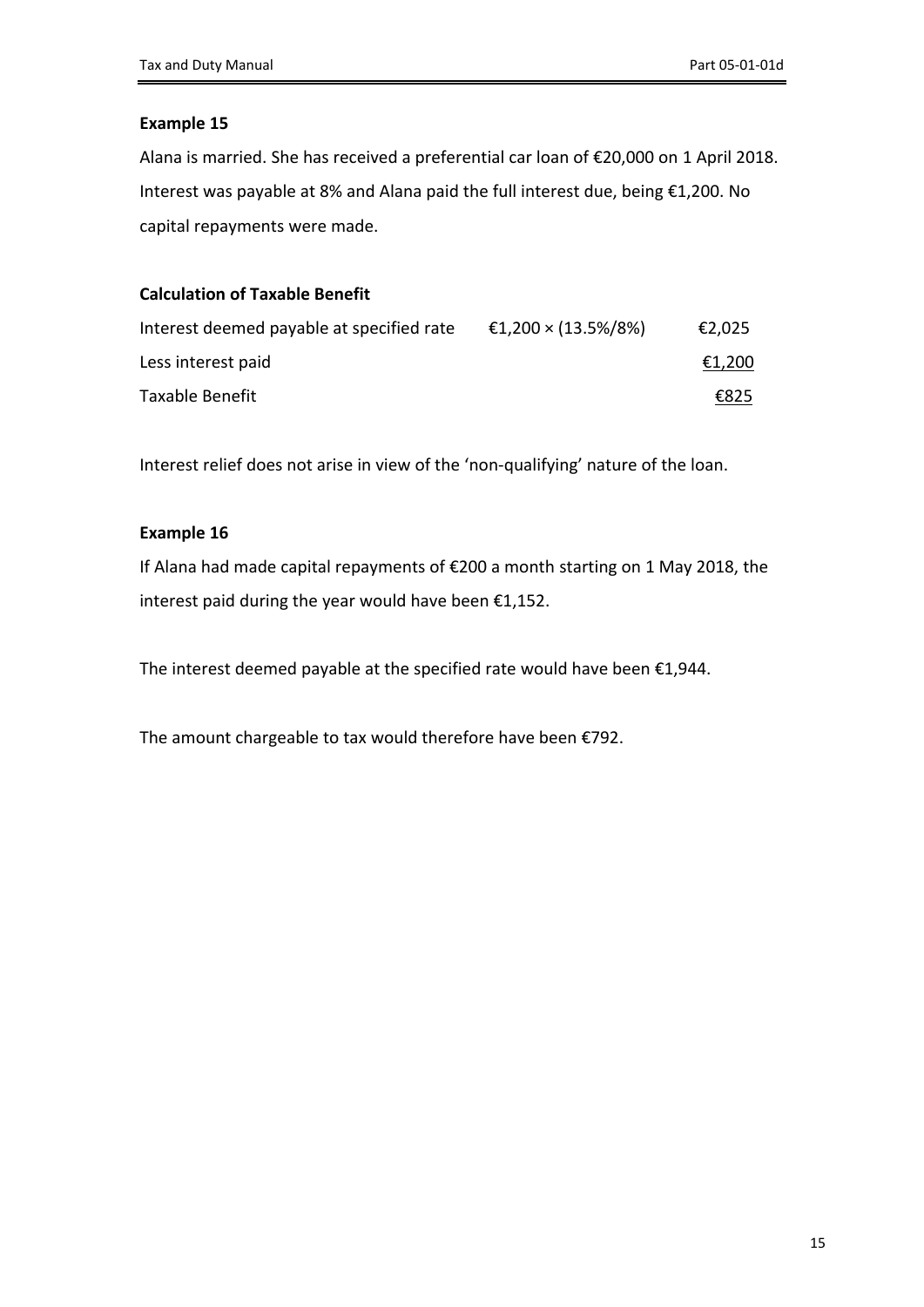# <span id="page-15-0"></span>6 Miscellaneous

## <span id="page-15-1"></span>6.1 Anti-Avoidance – Loans or Interest Written Off

Provision is made in s 122(3) TCA 1997 to prevent avoidance by drawing up a loan agreement under which interest is payable (perhaps even at the specified rate) but the interest or the capital is written off, in whole or in part, so as to produce the same net payment position that would have applied in the case of a preferential loan.

In circumstances where a loan which had been made directly or indirectly to an employee is released or written off, either in whole or in part, then a charge to tax arises in respect of the amount written off.

The amount that is written off in any year is taxed under s112 TCA 1997 as if it were a perquisite of the relevant office or employment received in that year (i.e. it is assessable to tax under Schedule E as additional emoluments for that year).

It should be noted that where a loan has been made to an employee who ceases his or her employment, and subsequent to this, his or her loan is written off, the amount written off is also within the charge to tax under section 112 TCA 1997.

No relief is due in respect of any amount chargeable by virtue of a write off of capital.

## <span id="page-15-2"></span>6.2 Joint Preferential Loan Issued - Only One Employee

Where the preferential loan is issued by an employer to a couple who are married or in a civil partnership, but only one spouse or partner works for the employer, the notional pay must be calculated by reference to the entire loan, not just half.

The full amount of the loan is treated as notional pay of the spouse in employment. PAYE, PRSI and USC in respect of the full amount of the notional pay must be deducted from the actual salary of the spouse in employment.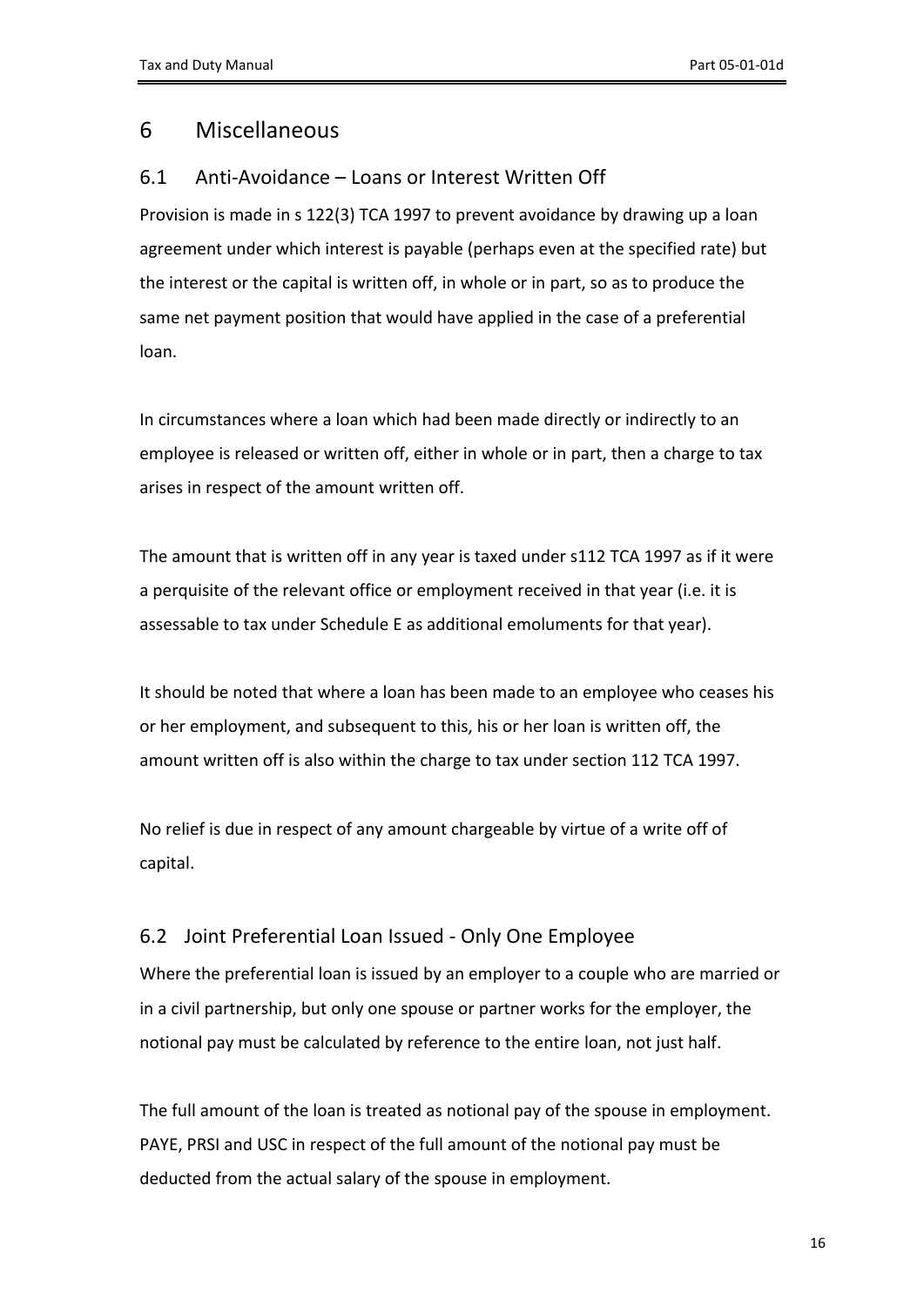Where the loan is in the joint names of two individuals who are not married or in a civil partnership, and only one of them is an employee, the notional pay must be calculated by reference to the portion of the loan applicable to the employee only.

## **Example 17**

A preferential loan of €100,000 is granted by an employer in the joint names of an employee and his partner (who is not an employee of the company) on 1 January 2020, for the purposes of purchasing their principal private residence. Interest is chargeable at 2%. The couple are not married or in a civil partnership.

| Interest chargeable by the employer in 2020 ( $\epsilon$ 100,000 x 2%)                             | €2,000 |
|----------------------------------------------------------------------------------------------------|--------|
| Interest chargeable at the specified rate ( $\epsilon$ 100,000 x 4%)                               | €4,000 |
| Employee's taxable benefit $[(\text{\textsterling}4,000 - \text{\textsterling}2,000) \times 50\%]$ | €1,000 |

## <span id="page-16-0"></span>6.3 Family Arrangements

Where the employer and employee are related, and the preferential loan is made in a personal capacity from personal resources (i.e. not from the business), section 122 TCA 1997 does not apply.

## <span id="page-16-1"></span>6.4 Employee (PAYE) Credit

The amount chargeable by virtue of section 122 TCA 1997 is to be regarded as emoluments for the purposes of determining whether the employee tax credit is due.

## <span id="page-16-2"></span>6.5 Notional Loans Relating to Shares

Legislation was introduced in section 15(1) of the Finance Act 1998, to combat a tax avoidance scheme, whereby companies allowed directors and employees to acquire shares without having to pay the entire amount due on the allotment of the shares.